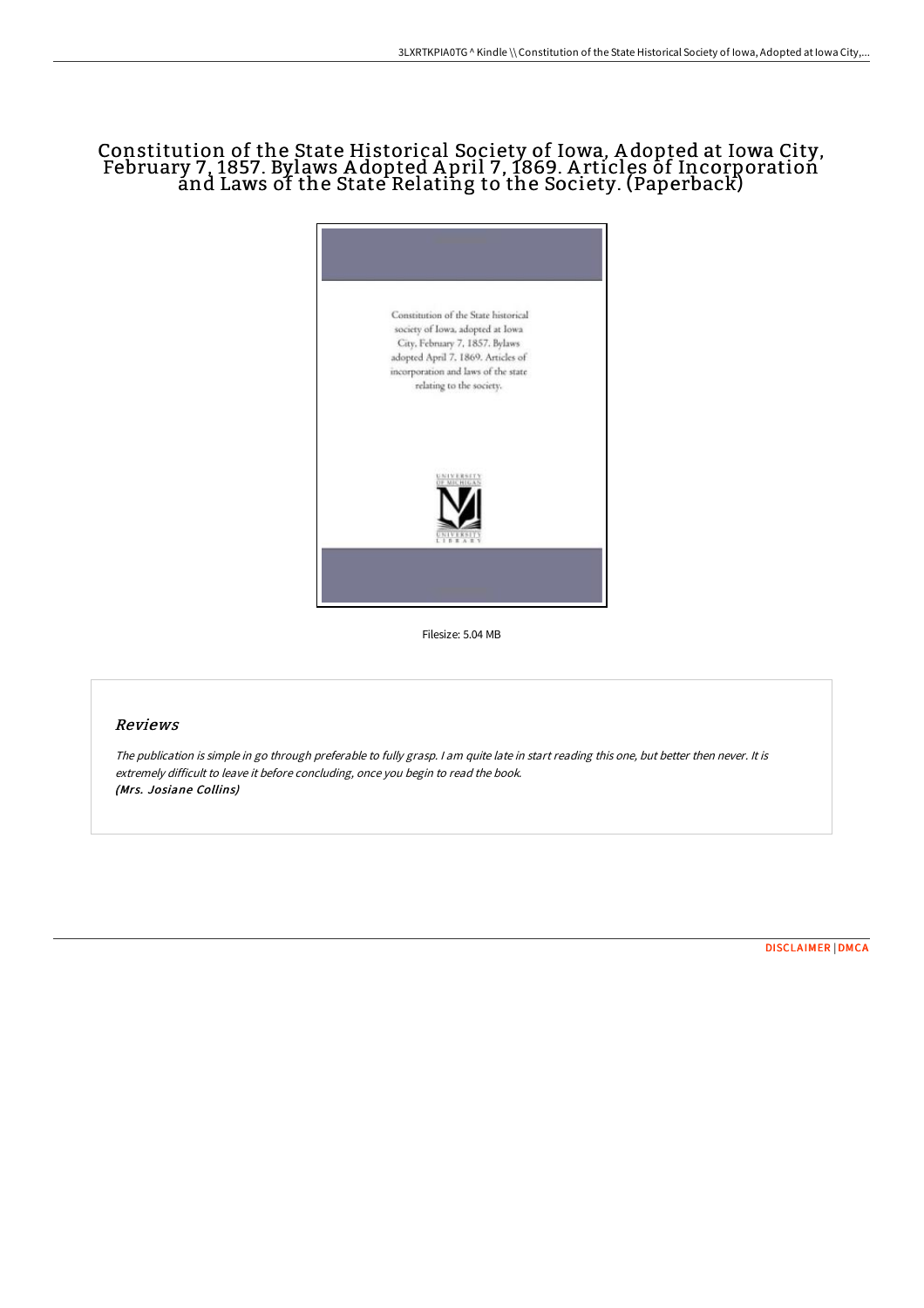### CONSTITUTION OF THE STATE HISTORICAL SOCIETY OF IOWA, ADOPTED AT IOWA CITY, FEBRUARY 7 , 1857 . BYLAWS ADOPTED APRIL 7 , 1869. ARTICLES OF INCORPORATION AND LAWS OF THE STATE RELATING TO THE SOCIETY. (PAPERBACK)



University of Michigan Library, United States, 2011. Paperback. Condition: New. Language: English . Brand New Book \*\*\*\*\* Print on Demand \*\*\*\*\*.

B Read Constitution of the State Historical Society of Iowa, Adopted at Iowa City, February 7, 1857. Bylaws Adopted April 7, 1869. Articles of [Incorporation](http://bookera.tech/constitution-of-the-state-historical-society-of--1.html) and Laws of the State Relating to the Society. (Paperback) Online Download PDF Constitution of the State Historical Society of Iowa, Adopted at Iowa City, February 7, 1857. Bylaws Adopted April 7, 1869. Articles of [Incorporation](http://bookera.tech/constitution-of-the-state-historical-society-of--1.html) and Laws of the State Relating to the Society. (Paperback)